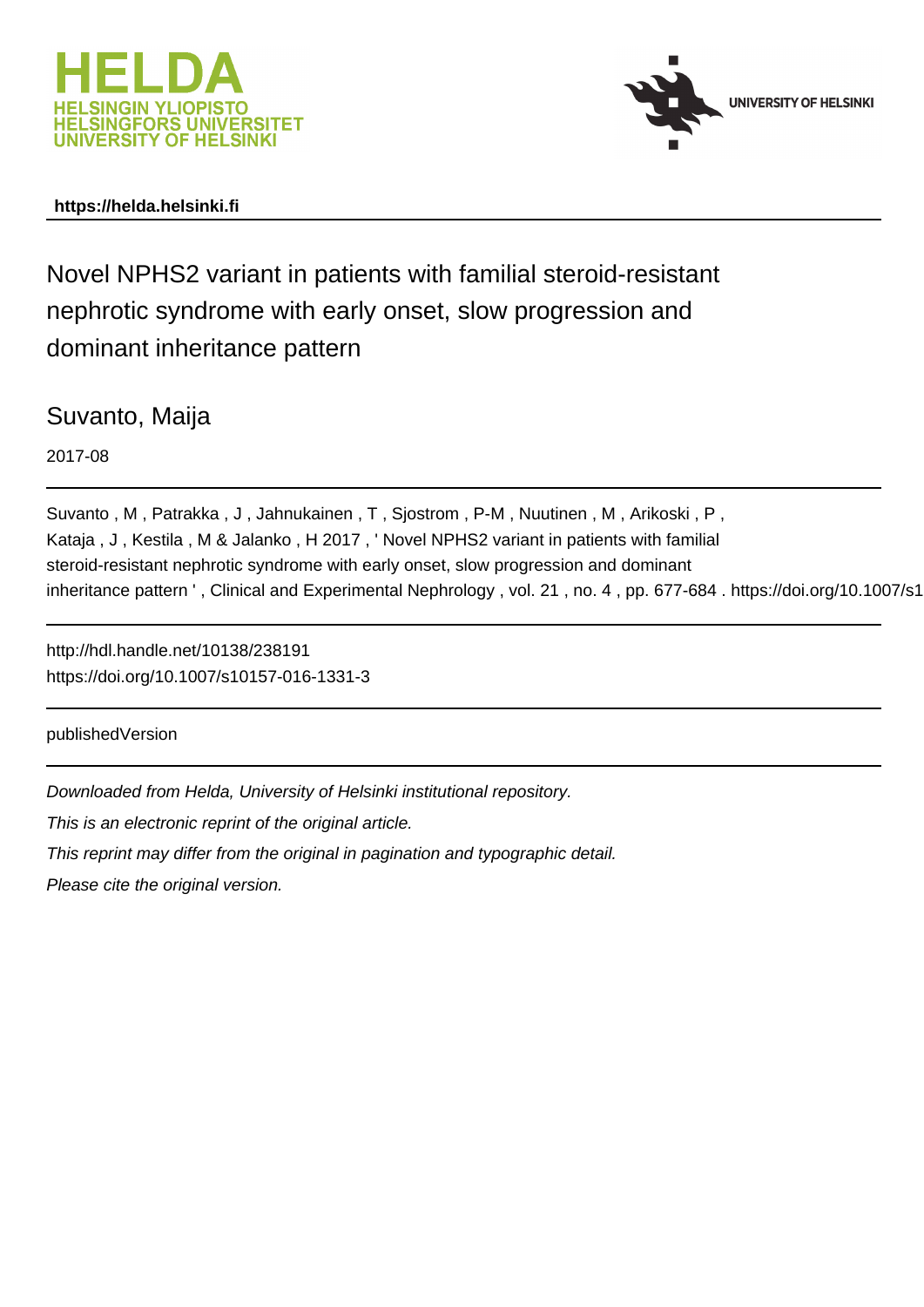ORIGINAL ARTICLE



# Novel NPHS2 variant in patients with familial steroid-resistant nephrotic syndrome with early onset, slow progression and dominant inheritance pattern

Maija Suvanto<sup>1</sup>  $\bullet$  · Jaakko Patrakka<sup>2</sup> · Timo Jahnukainen<sup>1,2</sup> · Pia-Maria Sjöström<sup>3</sup> · Matti Nuutinen<sup>4</sup> • Pekka Arikoski<sup>5</sup> • Janne Kataja<sup>6</sup> • Marjo Kestilä<sup>7</sup> • Hannu Jalanko<sup>1</sup>

Received: 17 November 2015 / Accepted: 22 August 2016 / Published online: 29 August 2016 - Japanese Society of Nephrology 2016

#### Abstract

Background Steroid-resistant nephrotic syndrome (SRNS) is a common cause of end-stage renal disease in children but also occurs as an adult-onset condition. In a subset of SRNS patients, pathogenic variants are found in genes coding for podocyte foot process proteins. The aim of this study was to define the role of pathogenic variants in Finnish patients with familial and sporadic SRNS.

Methods We analyzed SRNS-related genes NPHS1, NPHS2, NEPH1, ACTN4, TRPC6, INF2, WT1, CD2AP, LAMB2, and PLCE1 for disease-causing variants using direct sequencing of exons and intron/exon boundaries in all members of a family with dominant SRNS with early onset and slow progression to end-stage renal disease. We carried out a whole genome sequencing in two affected and

 $\boxtimes$  Maija Suvanto maija.suvanto@helsinki.fi

- <sup>1</sup> Children's Hospital, University of Helsinki and Helsinki University Hospital, Biomedicum 2U, Tukholmankatu 8, 00290 Helsinki, Finland
- Department of Medical Biochemistry and Biophysics, Division of Matrix Biology, Karolinska Institute, Stockholm, Sweden
- <sup>3</sup> Department of Pediatrics, District Hospital of Pietarsaari, Pietarsaari, Finland
- <sup>4</sup> Department of Pediatrics, University Hospital of Oulu, Oulu, Finland
- <sup>5</sup> Department of Pediatrics, Kuopio University Hospital and University of Eastern Finland, Kuopio, Finland
- <sup>6</sup> Department of Pediatrics, University Hospital of Turku, Turku, Finland
- <sup>7</sup> Department of Chronic Disease Prevention, National Institute for Health and Welfare, Helsinki, Finland

two healthy family members. The function of found podocin variant was studied using co-immunoprecipitation and immunohistochemistry. Podocyte gene sequences were analyzed in a cohort of Finnish non-familial SRNS patients.

Results A heterozygous de novo deletion, c.988\_989delCT in NPHS2, was found in all affected family members and in none of their healthy relatives, non-familial patients or controls. No other SRNS-related gene variant, coding or non-coding co-segregated with the disease phenotype in the family. While the truncated podocin remained able to bind nephrin, the expression of nephrin was fragmented and podocin expression reduced. The gene analysis of the non-familial SRNS patients revealed few variants.

Conclusion The role of podocin variants in nephrotic syndrome may be more varied than previously thought.

Keywords Podocin - Podocyte - Glomerulus

# Introduction

Steroid-resistant nephrotic syndrome (SRNS) manifesting during the first year of life is a rare disorder often caused by variants in genes encoding glomerular podocyte proteins, especially nephrin ( $NPHSI$ ) and podocin ( $NPHS2$ ) [1–5]. SRNS starting later in childhood is in most cases multifactorial with unknown etiology, although the causative factors can include genetic variants. Familial forms of SRNS exist with recessive and dominant inheritance patterns. Variants in NPHS1 and NPHS2 are linked to the autosomal recessive inheritance, whereas variants in  $\alpha$ actinin-4 (ACTN4), transient receptor potential cation channel subfamily C member 6 (TRPC6) and inverted formin 2 (INF2), associate with the autosomal dominant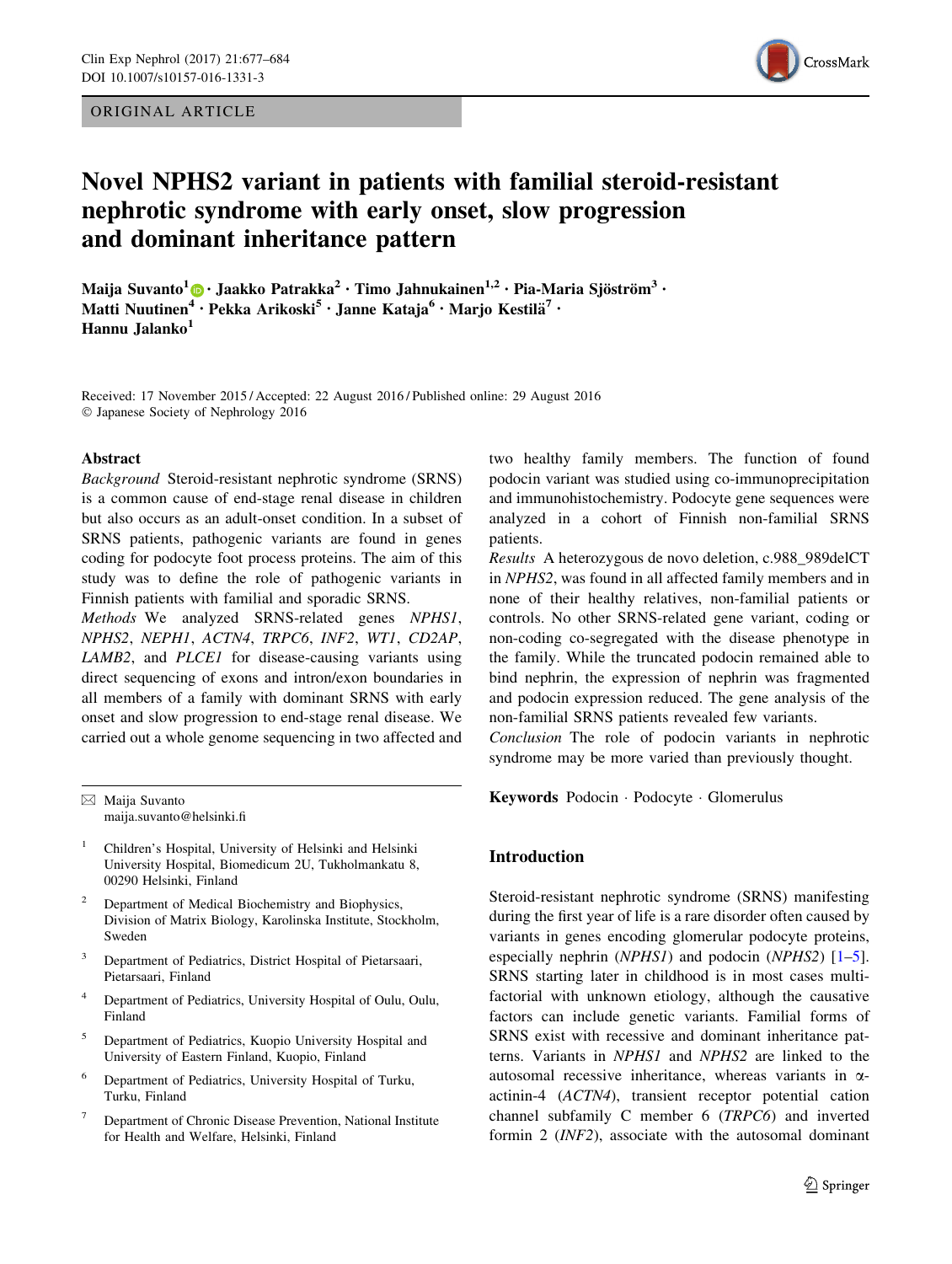pattern [6]. Altogether, variants in over 30 genes have been associated with SRNS, most of them in exceedingly rare cases or in association with extra-renal symptoms [7].

In this work, we analyzed the genes encoding for the three interacting podocyte proteins nephrin, podocin and neph1 in a cohort of Finnish pediatric SRNS patients including a family with newborn onset of proteinuria and exceptionally slow progression to renal failure. We also analyzed the sequences of ACTN4, TRPC6 and INF2 in the affected family members and carried out whole genome sequencing in two affected and two healthy family members to discover variants in the additional SRNS-related genes CD2AP, WT1 and PLCE1 as well as find all non-exonic variants in these SRNS-related genes. The familial disorder followed dominant inheritance pattern and was associated with a heterozygous, de novo mutation in NPHS2, encoding podocin.

#### Materials and methods

# Patients

Two pediatric siblings with SRNS (Family AM, Fig. 1) were the starting point of this study. Seven other family members in three previous generations were recruited. Of these, three were inflicted with SRNS. In addition to Family AM, the study cohort included twelve pediatric patients with SRNS who were diagnosed at the University Hospitals in Finland after 1989. Nine of the twelve patients showed FSGS histology and MCNS. The clinical course of the disease of these patients was variable. Two had neurological symptoms.



Fig. 1 The pedigree of the Family AM. All shown family members were included in this study. Filled symbols denote affected family members. The same family members carry the deletion c.988\_989delCT, which appears to be a de novo variant in II-1. None of the healthy family members have this deletion

Clinical data from patients and their families were gathered from the hospital records. Blood samples were collected during routine checkups, or on request in their local health centers.

### Genetic analyses

Genomic DNA was isolated from frozen or fresh peripheral blood samples using the conventional molecular biology technique (Puregene EPTM DNA Purification Kit, Gentra Systems). The analyses of protein coding regions of NPHS1 (NM\_004646), NPHS2 (NM\_014625), NEPH1 (NM\_018240), and ACTN4 (NM\_004924) as well as exons 2 and 4 of INF2 (NM\_022489) were performed using direct sequencing. Exons were amplified by PCR with flanking intronic primers. The reactions were performed in total volumes of 25  $\mu$ l as previously described [8]. Occasionally, the denaturation temperature was raised up to 98  $\degree$ C, or betaine was added to the reaction mixture. PCR products were subjected to automated sequence analysis by BigDyeterminator chemistry (v.3.1) on Genetic Analyzer 3730 (Applied Biosystems). The sequences were analyzed with GeneComposer version 1.1.0.1051 ([www.GeneComposer.](http://www.GeneComposer.com) [com](http://www.GeneComposer.com)) or 4Peaks version 1.7.2 (by A. Griekspoor and Tom Groothuis, mekentosj.com.).

When a nucleotide change resulting in an amino acid change was spotted, the significance of the change was studied by sequencing the same exon from 23 to 51 healthy controls except in the case of the deletion carried by Family AM which was checked from 101 healthy controls. In addition, the healthy members of Family AM were sequenced as controls.

In addition, Blueprint Genetics was commissioned to carry out a Nephrotic Syndrome sequencing panel of nine genes ([http://blueprintgenetics.com/nephrotic-syndrome](http://blueprintgenetics.com/nephrotic-syndrome-panel/)[panel/\)](http://blueprintgenetics.com/nephrotic-syndrome-panel/) to four healthy and three affected members of Family AM. While the panel included NPHS1, NPHS2, ACTN4 and TRPC6 that were previously sequenced it also contained all the rest of the INF2 exons as well as genes CD2AP, LAMB2, PLCE1 and WT1. The panel targets all exons, intron/exon boundaries and known mutations outside these regions.

The effects of amino acid changes were evaluated using online bioinformatics tools Predict Protein server [9], Prosite database [10] and PolyPhen [11].

Whole genome sequencing (WGS) was carried out in two affected (the first affected in the family, II-1 and her grand daughter, IV-2) and two healthy (I-1 and II-2) members of the family AM in the Finnish Institute of Molecular Medicine ([www.fimm.fi,](http://www.fimm.fi) University of Helsinki, Biomedicum, Helsinki Finland). The aim was to look for sequence variants where the genotypes of the affected differ from the healthy in accordance with dominant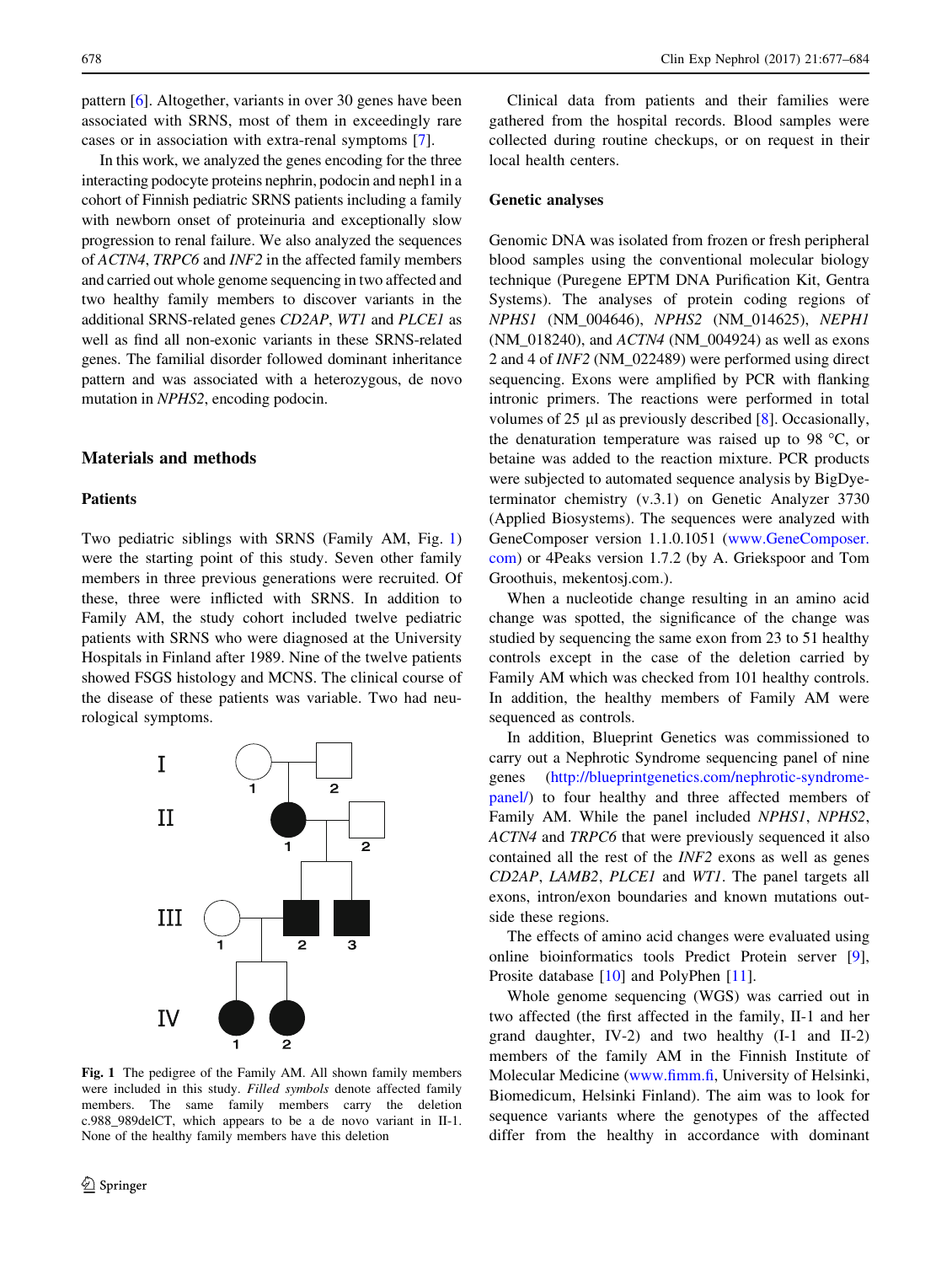inheritance pattern. The analysis revealed over 100,000 different type of variants spread across all autosomal chromosomes and chromosome X. We concentrated on variants in the coding and non-coding areas of genes associated with SRNS in the literature. As the disease in Family AM shows no extra-renal expression we focused our efforts on genes causing isolated SRNS including NPHS2, NPHS1, INF2, CD2AP, WT1, TRPC6, ACTN4, PLCE1, MYH9, Myo1E and ARHGAP24. The WGS data analysis was conducted using Integrative Genome Viewer (IGV) [\(www.broadinstitute.org/igv/](http://www.broadinstitute.org/igv/)).

# Plasmids

Wild-type (WT) and c.988\_989delCT-mutated NPHS2 sequences were inserted into pCMV-Myc–vector (Clontech, Palo Alto, CA, USA) to give them N-terminal Myctag. The WT-NPHS1 was inserted into pcDNA3.1–vector (Invitrogen, Carlsbad, CA, USA). Plasmids were amplified using JM109 competent E. coli cells, QIAGEN Plasmid Maxi Kit (QIAGEN inc. Valencia, CA, USA) and the protocol provided by the kit.

## Co-immunoprecipitation of nephrin and podocin

HEK293FT cells were transiently transfected with two plasmids: one carrying WT-nephrin, the other carrying either WT-podocin or c.988\_989delCT-mutated podocin. The transfection was carried out using FuGENE 6–protocol (Roche, Basel, Switzerland). After incubating for 24 h, the cells were washed in PBS and lysed in non-denaturing lysis buffer containing 20 mM TrisHCl pH8, 139 mM NaCl, 10 % glycerol, 1 % NP40, 2 mM EDTA, and phosphatase and proteinase inhibitors. Cell lysates were incubated with c-Myc (A-14) antibody (Santa Cruz Biotechnology Inc., Santa Cruz, CA, USA) over night at  $+4$  °C on gentle agitation. After this, 50 µl 50 % rec Protein G-Sepharose beads (Invitrogen, Carlsbad, CA, USA) were added to the antibody–protein complex mix and incubated over night at

 $+4$  °C on gentle agitation to bind the antibody to the beads. Beads were washed with the lysis buffer and fractioned by SDS-PAGE. Western blot analysis was performed using nephrin antibody (Santa Cruz Biotechnology Inc., Santa Cruz, CA, USA) followed by the incubation with horseradish peroxidase-coupled anti-goat antibody. Immobilized antibodies were detected using chemiluminescence.

### Immunofluorescence staining

Antibodies used for immunofluorescence staining of cryosections of the kidney tissue samples were goat polyclonal antibody against the C terminus of the human podocin C-18 (sc-22296, Santa Cruz Biotechnology, Santa Cruz, CA), goat polyclonal antibody against the N terminus of the human podocin N-21 (sc-22294, Santa Cruz Biotechnology, Santa Cruz, CA), and rabbit polyclonal antibody against human nephrin (UP3) (by courtesy of Karl Tryggvason lab, Karolinska Institute, Stockholm, Sweden). The staining was carried out in the traditional method using snap-frozen, acetone-fixed cryosections  $(5 \mu m)$  of kidney tissue. Samples included thin needle biopsy of affected family member (IV-1 in Fig. 1), nephrectomised tissue from congenital nephrotic syndrome of the Finnish type (CNF) patient and normal human kidney from adult donors as control. Light microscopy was performed with a standard Leica DM RX light microscope equipped with an Olympus DP70 digital camera.

The binding of the antibodies C-18 and N-21 to truncated podocin was confirmed using Western blot analysis (Fig. 2a).

#### Results

#### Clinical findings in the familial SRNS

Clinical findings of the affected members of Family AM are cataloged in Table 1. In four of the five affected family members, mild proteinuria appeared during early



Fig. 2 Analysis of wild-type and c.988\_989delCT podocin of patient IV-1. a Binding of antibodies recognizing the N terminus (N21) and C terminus (C18) of podocin to WT and c.988\_989delCT podocin in transfected HEK293FT lysates. a WT-podocin. b c.988\_989delCT podocin. b Co-Immunoprecipitation of podocin and nephrin visualized with  $\alpha$ -nephrin antibody. IP Immunoprecipitation. TP Total

protein. a Lysates of HEK 293FT. b Lysates of HEK 293FT cells transfected with WT-podocin. c Lysates of HEK 293FT cells transfected with c.988\_989delCT podocin. d Lysates of HEK 293FT cells transfected with nephrin. e Lysates of HEK 293FT cells transfected with both WT-podocin and nephrin.  $f$  Lysates of HEK 293FT cells transfected with both mutated podocin and nephrin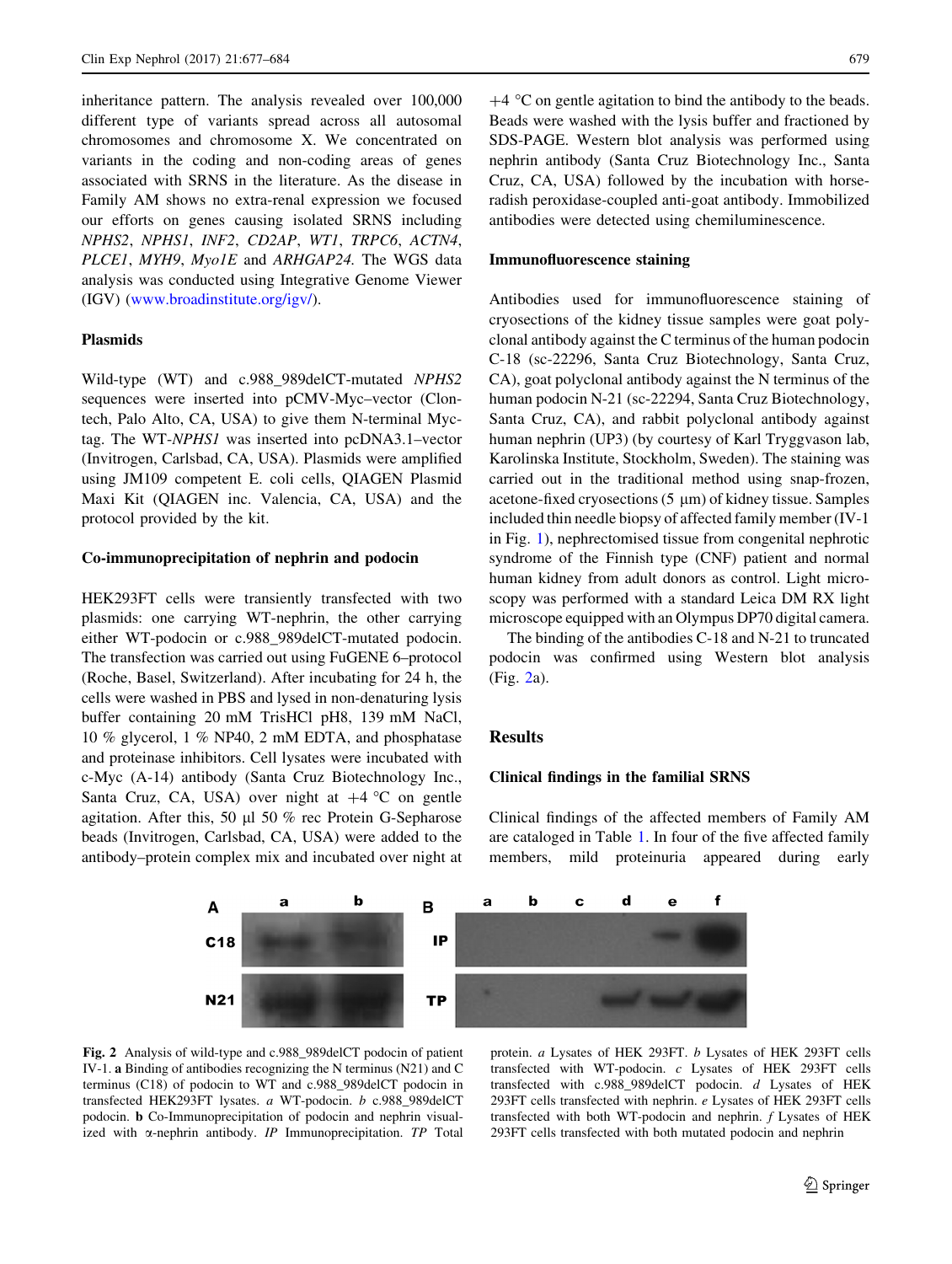| Patient | Age of<br>onset<br>(years) | Proteinuria<br>(g/l)      | Hematuria                      | Serum<br>albumin<br>(g/dl) | Creatinine<br>[mg/dl (umol/l)] | Histology                | Dialysis<br>started<br>(years) | Transplant<br>(years) |
|---------|----------------------------|---------------------------|--------------------------------|----------------------------|--------------------------------|--------------------------|--------------------------------|-----------------------|
| $II-1$  | 18 <sup>a</sup>            | $2-3 > 8^b$               | Microscopic <sup>c</sup> $N/A$ |                            | 0.62(55) > 0.59<br>$(52)^{b}$  | MCNS > FSGS <sup>b</sup> | 40                             | 41                    |
| $III-2$ | 2.5                        | $1-3 > 14^d$              | N <sub>0</sub>                 | $1.3^e$                    | $0.7(62)^e$                    | MCNS <sup>e</sup>        | 25                             | 31                    |
| $III-3$ | 1.8                        | $0.2 > 14.5$ <sup>f</sup> | N <sub>0</sub>                 | 1.7 <sup>g</sup>           | $1.0(90)^{g}$                  | FSGS <sup>g</sup>        | n/a <sup>h</sup>               | n/a <sup>h</sup>      |
| $IV-1$  | $\Omega$                   | $0.53 > 2.1 - 3.6^1$      | Microscopic                    | $2.1 -$<br>$> 1.5 - 2.5^1$ | 0.24(21) > 0.25<br>$(22)^{1}$  | MCNS <sup>j</sup>        | n/a <sup>h</sup>               | $n/a^h$               |
| $IV-2$  | $\Omega$                   | $2.26 > 0.21^k$           | N <sub>0</sub>                 | $2.8 \rightarrow 1.5^k$    | 0.43(38) > 0.16<br>$(14)^{k}$  | n/a                      | $n/a^h$                        | $n/a^h$               |

Table 1 Clinical features of SRNS in the affected members of Family AM

<sup>a</sup> Proteinuria was detected in a healthy control. As the condition was at that point symptomless, the precise age of onset cannot be determined

<sup>b</sup> Values from onset to age 25 years

<sup>c</sup> Finding at the age of onset

<sup>d</sup> Values from onset to age of 17 years

<sup>e</sup> Value at 17 years

<sup>f</sup> Values from onset to age of 22 years

<sup>g</sup> Value at 22 years

<sup>h</sup> The patient had not progressed to ESRD at the time of the latest checkup

<sup>i</sup> Values from onset to age of 12 years

<sup>j</sup> Value at 9 years

childhood. The fifth affected (II-1 in Fig. 1) was diagnosed in a routine checkup in the age of 18 years, as her proteinuria had been symptomless. In two of the five affected (II-1, III-2), the proteinuria slowly increased leading to ESRD in adulthood. The kidney function of third affected (III-3) has been worsening but he has yet to reach ESRD, and the other two affected (IV-1, IV-2) are still children. In biopsy samples taken during childhood or when the proteinuria was still mild (II-1, III-2, IV-1), the histology of the affected shows only MCNS while biopsies taken after the kidney function has started to deteriorate show FSGS (II-1, III-3). All patients were given corticosteroid medication with little effect. Other members of Family AM (I-1, I-2, II-2, III-1) are healthy with no signs of kidney disease.

#### NPHS2 in the familial NS

Genetic analysis was performed on five cases and four healthy family members (Fig. 1). Sequencing of the podocin gene (NPHS2) revealed a heterozygous de novo deletion in exon 8 (c.988\_989delCT) in all affected cases and in none of the healthy family members or in the unrelated controls. To see if a second mutation would lie outside the analyzed exons and exon/intron boundaries, NS panel of nine genes was commissioned. In NPHS2, an intronic variant (rs115778946) was discovered in all three affected family members included in the analysis and in one healthy family member. However, the first affected family member (II-1) has inherited this invariant from her mother and passes it on to her children together with c.988\_989delCT. The father of her affected children (II-2) and the mother of her affected grandchildren (III-1) do not carry it. Thus, it appears that both found variants lie in the same allele of the gene and all affected have one allele of NPHS2 with no disease-causing variants. The WGS of two affected and non-affected family members was carried out to reveal variants that are unreachable for the gene panel. Only a few non-coding variants were found and these did not follow such inheritance pattern that could explain the phenotype.

c.988\_989delCT results in a 343 aa polypeptide instead of the 382 aa wild type. The Prosite database calculated that the mutated sequence lacked one predicted N-glycosylation site (from aa 355: NRTQ), two protein kinase C phosphorylation sites (from aa 332: TEK and from aa 354: SNR) and a cAMP- and cGMP-dependant protein kinase phosphorylation site (from aa 377: KKDS).

Co-immunoprecipitation of normal and c.988\_989delCT–podocin and nephrin showed that the truncated podocin bound to nephrin similar to the normal podocin or slightly more strongly (Fig. 2b). Immunohistochemistry for nephrin in biopsy sample of IV-1 showed that while the protein was expressed in kidney glomeruli, the staining pattern was uneven and discontinuous. The

 $k$  Values from onset to age of 3.5 years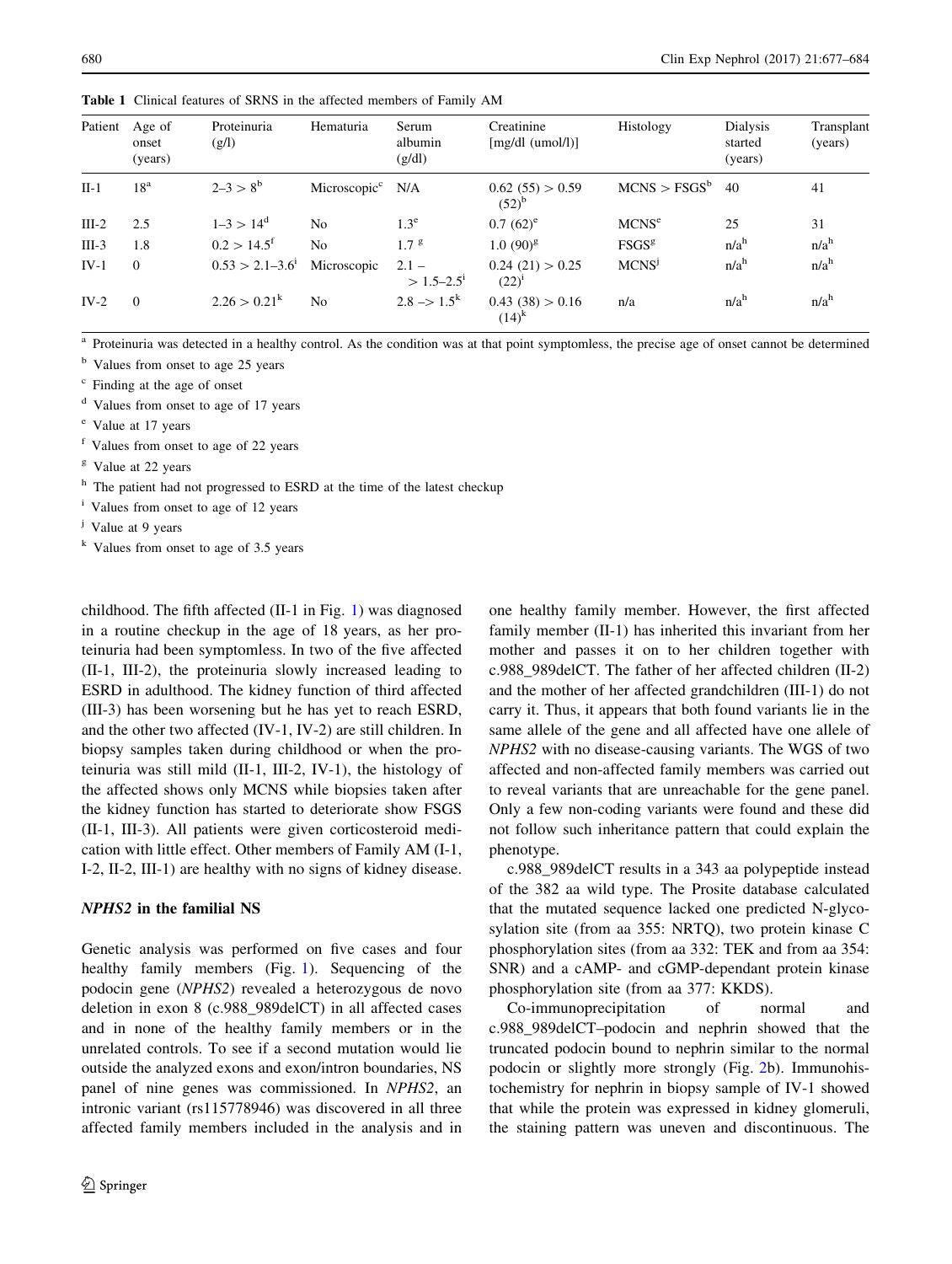staining of podocin was done using two antibodies, one staining the N terminus of the protein and the other the C terminus carrying the variant. The epitope recognized by the C-terminal antibody C-18 is partially disrupted by the c.988\_989delCT variant, and thus the ability of C-18 to bind mutated podocin was tested with Western blot analysis from the transfected HEK293 lysates. Figure 2 A shows that the C-18 binding of c988\_989delCT podocin is similar to WT-podocin. The immunostaining of podocin shows that while the C-terminal antibody stains slightly less than the N-terminal antibody in c.988\_989delCT mutated glomeruli, the staining of both is greatly reduced when compared to the glomeruli of normal kidney tissue (Fig. 3).

# Other podocyte genes in the familial NS

Sequencing of the podocyte protein coding genes NPHS1, Neph1 and ACTN4 uncovered only known polymorphisms. Similarly, none of the patients had variants leading to aa changes in INF2 exons 2 and 4, where majority of the mutations leading to dominant FSGS are clustered [12].

The NS panel of Blueprint Genetics did not find any variant in any gene that would have followed the disease phenotype. The WGS revealed one variant that was shared by the two analyzed affected family members (II-1 and IV-2) but not the two healthy ones. Direct sequencing of this non-coding variant, a nucleotide deletion (rs76500597) in WT1, in rest of the family members revealed no shared genotype between the affected individuals: one affected did not carry the deletion while two healthy family members did (one as a homozygote). All sequence variants of Family AM in SRNS-associated genes can be viewed in Table 2.

#### Genes in non-familial cases of SRNS

One of the twelve sporadic SRNS cases in the study had aa changing variants in NPHS2, p.P341R in one allele and p.R229Q in two alleles. SRNS was diagnosed in this



Fig. 3 Immunofluorescence staining of podocin and nephrin. Images magnified  $\times 20$ . a Podocin staining in normal human kidney by N21 antibody. b Podocin staining in CNF kidney by N21 antibody. c Podocin staining in c.988\_989delCT-mutated kidney of patient IV-1 by N21 antibody. d Podocin staining in normal human kidney by C18 antibody. e Podocin staining in CNF kidney by C18 antibody. f Podocin staining in c.988\_989delCT-mutated kidney of patient IV-1 by C18 antibody. g Nephrin staining in normal human kidney. h Nephrin staining in CNF. i Nephrin staining in c.988\_989delCTmutated kidney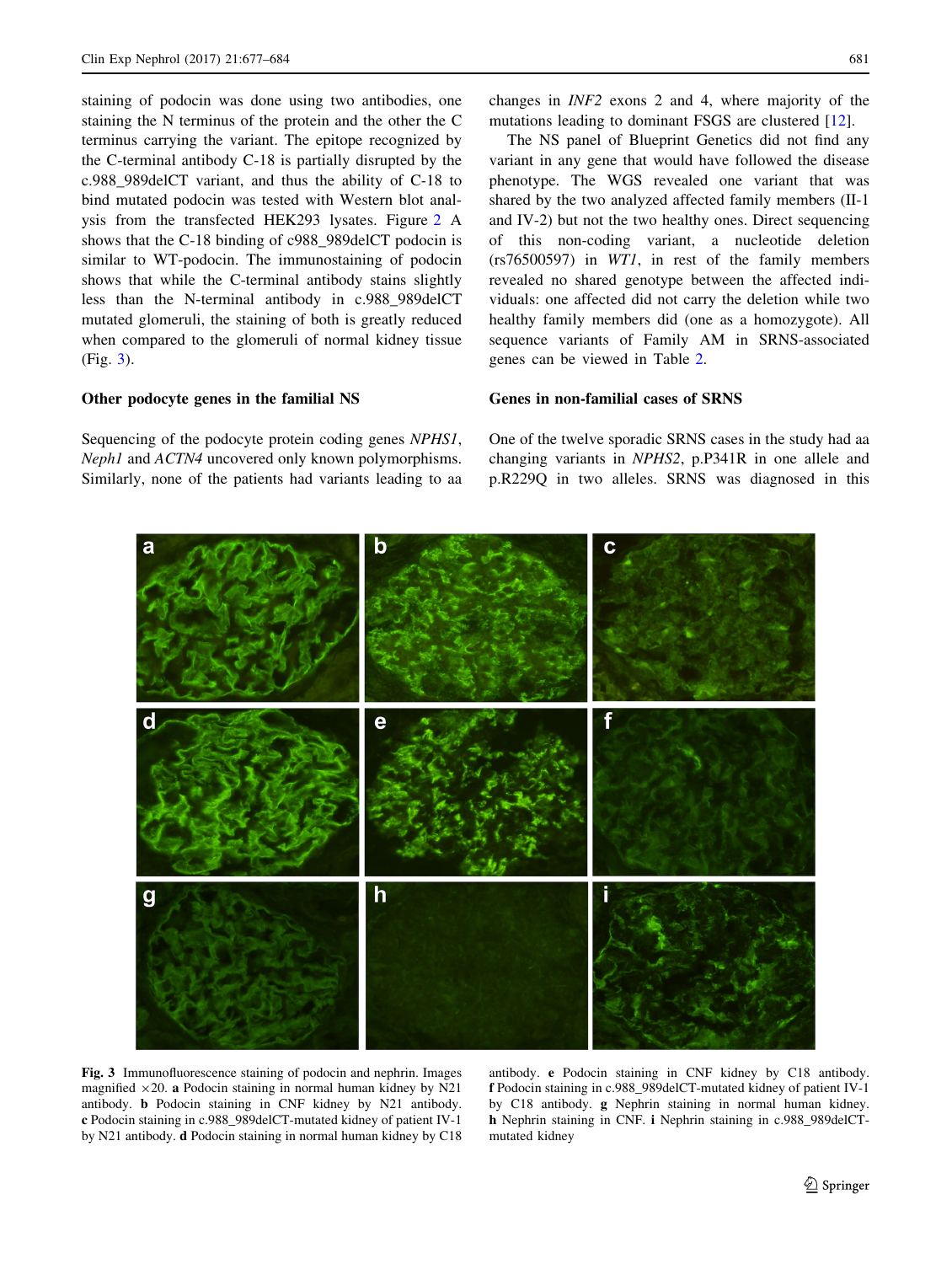Table 2 Genetic variants in known SRNS-causing genes in Family AM

| Gene/variant      | <b>MAF</b>   | Variant<br>type  | Nucl.<br>change | <b>CDS</b><br>pos. | AA<br>change | Prot.<br>pos. | Family AM                |                          |                          |                          |                          |         |                          |                          |                          |
|-------------------|--------------|------------------|-----------------|--------------------|--------------|---------------|--------------------------|--------------------------|--------------------------|--------------------------|--------------------------|---------|--------------------------|--------------------------|--------------------------|
|                   |              |                  |                 |                    |              |               | $I-1$                    | $I-2$                    |                          |                          | $II-1$ $II-2$ $III-1$    | $III-2$ | <b>III-3</b>             | <b>IV-1 IV-2</b>         |                          |
| NPHS <sub>2</sub> |              |                  |                 |                    |              |               |                          |                          |                          |                          |                          |         |                          |                          |                          |
| n/a               | N/A          | Deletion         | CAG > C         | 988-989            | $L > Vfs*14$ | 330           |                          |                          | het                      |                          |                          | het     | het                      | het                      | het                      |
| rs115778946       | $C = 0.0160$ | Intronic         | T>C             | N/A                | N/A          | N/A           | het                      | $\overline{\phantom{0}}$ | het                      | -                        |                          | n/a     | het                      | n/a                      | het                      |
| LAMB2             |              |                  |                 |                    |              |               |                          |                          |                          |                          |                          |         |                          |                          |                          |
| rs146522641       | $T = 0.0006$ | Missense         | C > T           | 4163               | R > 0        | 1388          | -                        |                          | -                        | $\qquad \qquad -$        | het                      | n/a     | $\qquad \qquad -$        | n/a                      | $\overline{\phantom{m}}$ |
| rs112933248       | n/a          | Missense         | T>C             | 4118               | D > G        | 1373          |                          |                          | $\overline{\phantom{0}}$ | het                      | $\overline{\phantom{0}}$ | n/a     | het                      | n/a                      |                          |
| rs34759087        | $T = 0.0593$ | Missense         | C>T             | 2959               | E > K        | 987           |                          |                          |                          | het                      | $\overline{\phantom{0}}$ | n/a     | $\overline{\phantom{0}}$ | n/a                      | $\overline{\phantom{0}}$ |
| <b>PLCE1</b>      |              |                  |                 |                    |              |               |                          |                          |                          |                          |                          |         |                          |                          |                          |
| rs17508082        | $A = 0.0172$ | Missense         | T>A             | 481                | S>T          | 161           | $\qquad \qquad -$        | het                      |                          | $\overline{\phantom{0}}$ | het                      | n/a     | $\overline{\phantom{0}}$ | n/a                      | het                      |
| rs2274224         | $C = 0.4862$ | Missense         | G>C             | 4724               | R > P        | 1575          | het                      | het                      | het                      | $\overline{\phantom{a}}$ | $\qquad \qquad -$        | n/a     | het                      | n/a                      | het                      |
| rs3765524         | $T = 0.3079$ | Missense         | C > T           | 5330               | T>1          | 1777          | het                      | het                      | het                      | $\overline{\phantom{m}}$ | $\overline{\phantom{m}}$ | n/a     | het                      | n/a                      | het                      |
| rs17516758        | $A = 0.1068$ | Intronic         | G>A             | N/A                | N/A          | N/A           | het                      | $\qquad \qquad -$        | het                      |                          | $\qquad \qquad -$        | n/a     | het                      | n/a                      | het                      |
| rs2274223         | $G = 0.2985$ | Missense         | A>G             | 5780               | H > R        | 1927          | het                      | het                      | het                      | $\qquad \qquad -$        | $\overline{\phantom{0}}$ | n/a     | het                      | n/a                      | het                      |
| WT1               |              |                  |                 |                    |              |               |                          |                          |                          |                          |                          |         |                          |                          |                          |
| rs76500597        | $= 0.3123$   | Intronic;<br>del | C               | N/A                | N/A          | N/A           | hom                      | $\overline{\phantom{a}}$ | het                      | het                      | $\qquad \qquad -$        | het     | het                      | het                      | $\qquad \qquad -$        |
| <b>TRPC6</b>      |              |                  |                 |                    |              |               |                          |                          |                          |                          |                          |         |                          |                          |                          |
| rs36111323        | $A = 0.0643$ | Missense         | G>A             | 1211               | A > V        | 404           | het                      | $\overline{\phantom{0}}$ | het                      |                          |                          | n/a     | het                      | n/a                      | $\overline{\phantom{m}}$ |
| rs117273916       | $A = 0.0008$ | Missense         | G>A             | 172                | R > W        | 58            | $\overline{\phantom{0}}$ | het                      | het                      |                          | $\qquad \qquad -$        | het     | $\overline{\phantom{0}}$ | $\overline{\phantom{0}}$ | het                      |
| rs3802829         | $A = 0.0677$ | Missense         | G>A             | 43                 | P > S        | 15            | het                      |                          |                          |                          |                          | n/a     | $\overline{\phantom{0}}$ | n/a                      | $\overline{\phantom{0}}$ |
| INF2              |              |                  |                 |                    |              |               |                          |                          |                          |                          |                          |         |                          |                          |                          |
| rs3840006         | $A = 0.3051$ | Intronic;<br>ins | $\Rightarrow$ A | N/A                | N/A          | N/A           | het                      |                          |                          |                          | het                      | n/a     |                          | n/a                      | het                      |
| <b>NPHS1</b>      |              |                  |                 |                    |              |               |                          |                          |                          |                          |                          |         |                          |                          |                          |
| rs77309273        | $A = 0.0198$ | Intronic         | C>A             | N/A                | N/A          | N/A           | $\qquad \qquad -$        | hom                      | het                      | $\qquad \qquad -$        | $\overline{\phantom{0}}$ | n/a     |                          | n/a                      |                          |
| rs113825926       | $A = 0.0038$ | Missense         | G>A             | 881                | T>1          | 294           | $\overline{\phantom{0}}$ |                          |                          | $\overline{\phantom{0}}$ | het                      | n/a     | $\overline{\phantom{0}}$ | n/a                      | $\overline{\phantom{0}}$ |
| rs34982899        | $C = 0.0108$ | Missense         | G>C             | 791                | P > R        | 264           | $\overline{\phantom{0}}$ |                          | $\overline{\phantom{0}}$ | het                      | $\qquad \qquad -$        | n/a     | $\overline{\phantom{0}}$ | n/a                      | $\overline{\phantom{m}}$ |
| rs3814995         | $T = 0.2919$ | Missense         | C>T             | 349                | E > K        | 117           | $\overline{\phantom{0}}$ | hom                      | het                      | het                      | $\overline{\phantom{m}}$ | n/a     | het                      | n/a                      |                          |

MAF minor allele frequency, CDS coding sequence, AA amino acid, het heterozygous appearance of minor allele, hom homozygous appearance of the minor allele. Wild type is noted as –.  $N/A$  not applicable,  $n/a$  not available. Affected family members are marked with bolded identifier

patient at the age of six and she is now waiting for the kidney transplant at the age of 19 years.

In the *NPHS1* gene, six of the eleven patients had one or more of three known amino acid changing polymorphisms (p.E117K, p.R402Q, p.N1077S), which were also displayed in the healthy controls in similar frequencies. No patient carried amino acid changing variants in the NEPH1 gene. A few polymorphisms, which did not lead to amino acid changes, were detected in all three genes.

# Discussion

We describe a family with an exceptional clinical course of NS. In the affected family members, proteinuria started in the newborn period but remained moderate up to two decades of life until escalating in association with progressive renal failure. ESRD was reached at the age of 25–40 years. While the early kidney biopsies showed MCNS, FSGS histology became evident after proteinuria worsened. All affected patients had a novel heterozygous deletion c.988\_989delCT in the podocin gene (NPHS2), which was not present in their healthy family members, in controls or in a cohort of non-familial Finnish SRNS patients. No other mutation was found in NPHS2 (including non-coding regions) or in other SRNS-related genes.

The NPHS2 variants cause autosomal recessive form of SRNS [13, 14]. Patients with two NPHS2 variants usually develop SRNS from birth to 6 years of life and reach ESRD before the end of the first decade [15]. However, phenotypic variability is associated with particular NPHS2 variants. In patients with p.R229Q in one allele and another disease-causing variant in the other allele, SRNS often starts after the age of 17 years [13, 15, 16]. In cases where only one heterozygous alteration has been identified the disease has started later [2]. It has been assumed the second variant is intronic or in the promoter, and thus escapes detection in the sequencing of the exons.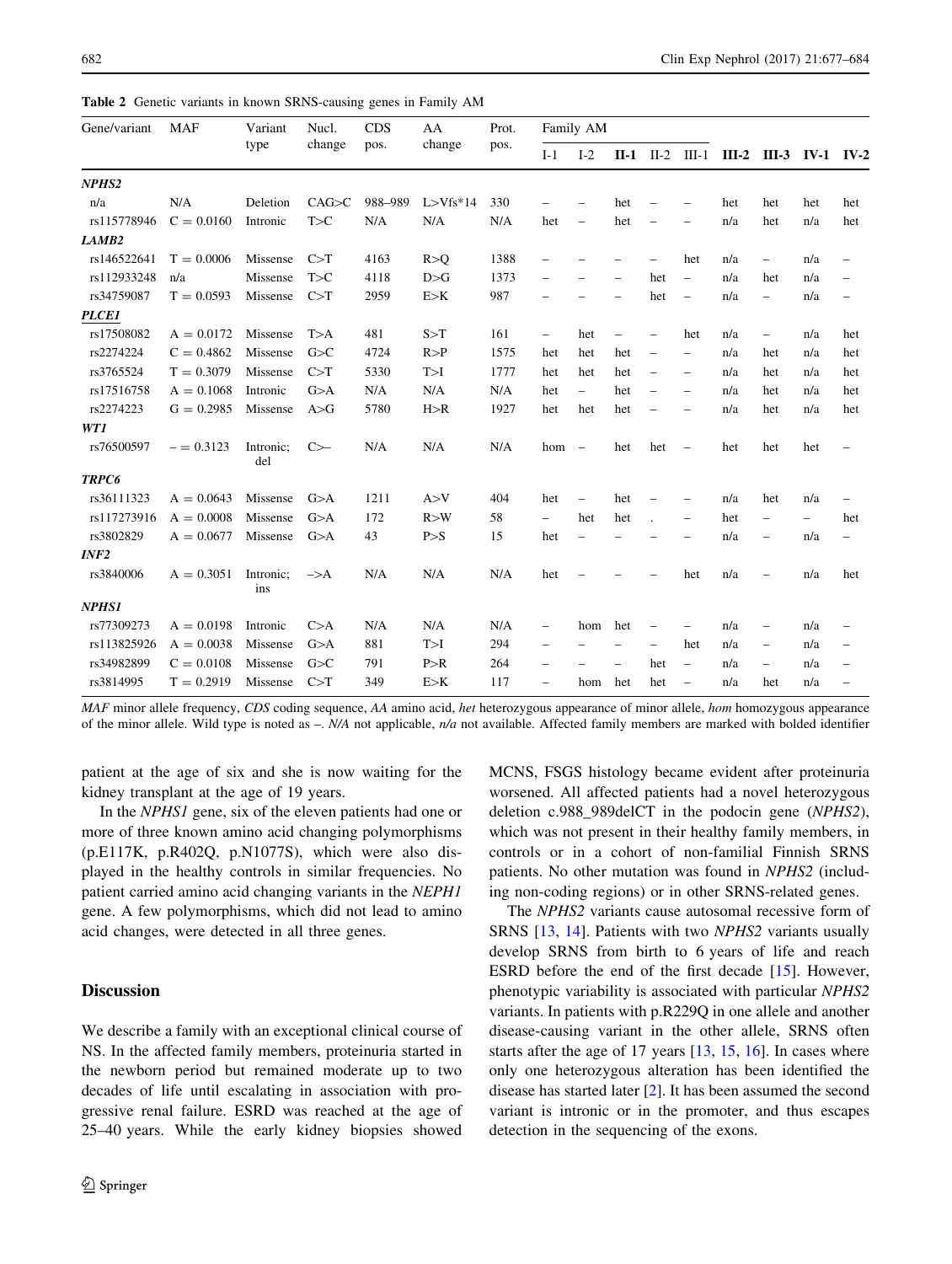This seems not to be the case in the family presented here. The disease follows dominant inheritance pattern in three consecutive generations. Undetected variant or variants would have to come into the family from three unrelated sources. The c.988\_989delCT is de novo variant in II-1 that occurs in the family at the same time as the disease phenotype appears and then co-segregates perfectly through generations. This suggests that it has a significant role in the NS in the family.

In the literature, other small frameshift variations in NPHS2 exon 8 have been described [2, 17–21]. Most of these appear as heterozygotes or compound heterozygotes and thus their specific function is difficult to determine. McCarthy et al. [20] reported two FSGS patients with heterozygous exon 8 variant F344fs as well as heterozygous R229Q, and the course of their disease shares similarities with the course of the disease in patients from Family AM with early onset (11 months and 2 years) and only moderate reduction in kidney function after over a decade long follow-up time (13 and 11 years). The effect of R229Q to the phenotype is unclear as its pathogenicity escapes precise definition. Interestingly, Bouchireb et al. [21] described a novel small deletion at almost the same location as c.988\_989delCT. The deletion c.989\_992del (p.Leu330ProfsX17) was found in one patient as a heterozygote and it is the only variant this patient is reported to have [Leiden Open Variation Database (LOVD 3.0[:www.lovd.nl/NPHS2\)](http://www.lovd.nl/NPHS2)]. As clinical data concerning the course of disease of this patient are not reported, it is impossible to ascertain if this patient expresses a similar phenotype to the patients in Family AM.

The NPHS2 deletion c.988\_989delCT results in frameshift after amino acid 329. The altered protein gains a novel fourteen amino sequence before a stop codon appears truncating the protein to 343 amino acids instead of the 384 amino acids of the WT-podocin. The truncated podocin had quite normal or slightly elevated affinity to the major slit diaphragm protein nephrin but, in immunofluorescence staining of glomeruli of an affected family member, the expression of nephrin was affected both quantitatively and qualitatively. The Predict Protein revealed that the twoand three-dimensional structure of the podocin was not drastically altered by c.988\_989delCT. The protein–protein interactions are often facilitated by amino acid residue proline and c.988\_989delCT erases nine proline residues. The truncated podocin may have difficulty to interact with other proteins the same way the WT does.

It is probable that the c.988\_989delCT is a gain-offunction variant. These have different mechanisms: hypermorphs increase the activity of the mutated protein, as is the case in ACTN4 and its disease-causing variants, neomorphs give the mutated protein a new function separate from the WT-protein, and antimorphs tweak the proteins' function to be antagonistic to the WT. The antimorphs are also known as the dominant negative mutations.

The immunofluorescent staining of podocin was notably reduced in glomeruli of the affected tissue compared to WT. This was seen with both N- and C-terminal antibodies. The amount of reduction leads to assume that it is not only due to c.988\_989delCT podocin failing to express properly but that the expression of the WT copy is also hampered. This would suggest that the variant has a dominant negative effect, and it could also explain the altered staining of nephrin, as podocin plays a role in anchoring the protein to the cell membrane. However, the underlying mechanism is unknown and requires more studying and, what the effect of c.988\_989delCT may be, its negative impact on the glomerular filtration barrier is likely to be a modest one, leading to the exceptionally slow progression of the disease.

In dominantly inherited SRNS, candidate genes include ACTN4, TRPC6, INF2, WT1, CD2AP and ARHGAP [22–27]. We explored the possibility that the causative mutation would be found in these. None of the variants in these genes followed the disease phenotype.

Besides NPHS2, we also included other genes that cause recessive form of NS to the study. No disease phenotype following variant, homozygous or compound heterozygous, was found in NPHS1, PLCE1, LAMB2, Myo1E or MYH9. As the disease in all affected members of Family AM was unambiguously limited to the kidney, we did not look for variants in genes causing disease characterized by extrarenal manifestations. As genome-wide sequencing was a method used in this study, it should be noted that the weakness of this method is its difficulty in identifying large deletions, insertions and complex rearrangements. It is possible these play a role in the genetic background of NS in this family.

The analysis of NPHS1, NPHS2 and NEPH1 in the cohort of Finnish pediatric patients with sporadic SRNS showed very little genetic variation. While Neph1 is associated to proteinuria only in animal models [28] and NPHS1 mutations are mainly found in congenital NS, previous studies have found frequency of disease-causing  $NPHS2$  variants in sporadic SRNS to be 10–28 % [3, 19]. In the cohort included to this study, there was only one patient with potentially disease-causing variants, homozygous p.R229Q and novel variant p.P341R in NPHS2. This is slightly less than anticipated. Frequencies of diseasecausing variants in the genes behind SRNS are known to differ between populations [1, 2, 29]. SRNS is relatively rare in Finland and it is possible that lack of NPHS2 variation is the reason behind this. However, the cohort size in this study is insufficient to draw conclusions, and larger scale study must be conducted to clarify the matter.